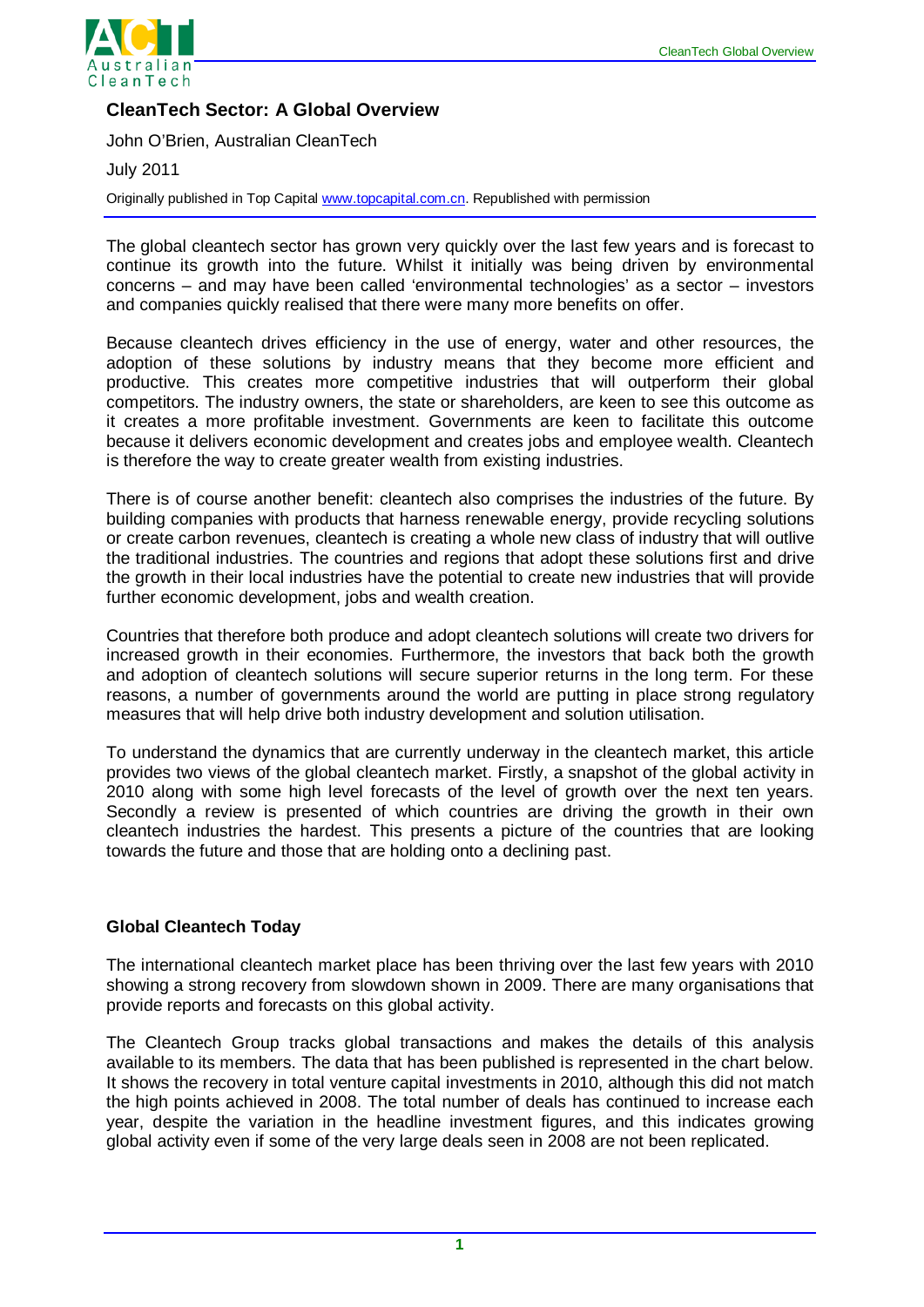



The allocation of these investments since 2007 in terms of sector is shown the chart below that was produced by the Cleantech Group. It shows that, globally, venture capital investment has consistently been focussed on the solar industry. The other two sectors that attracted significant venture investment in 2010 were Transportation and Energy Efficiency.



The allocation of this venture funding globally shows that the majority of deals and investment dollars occurred in North America, driven by its strong well funded venture capital industry. It can also be seen from this chart that the average deal sizes in Europe/Israel of US\$6.6m is much smaller than that in both North America (US\$13.5m) and Asia (US\$11.2m).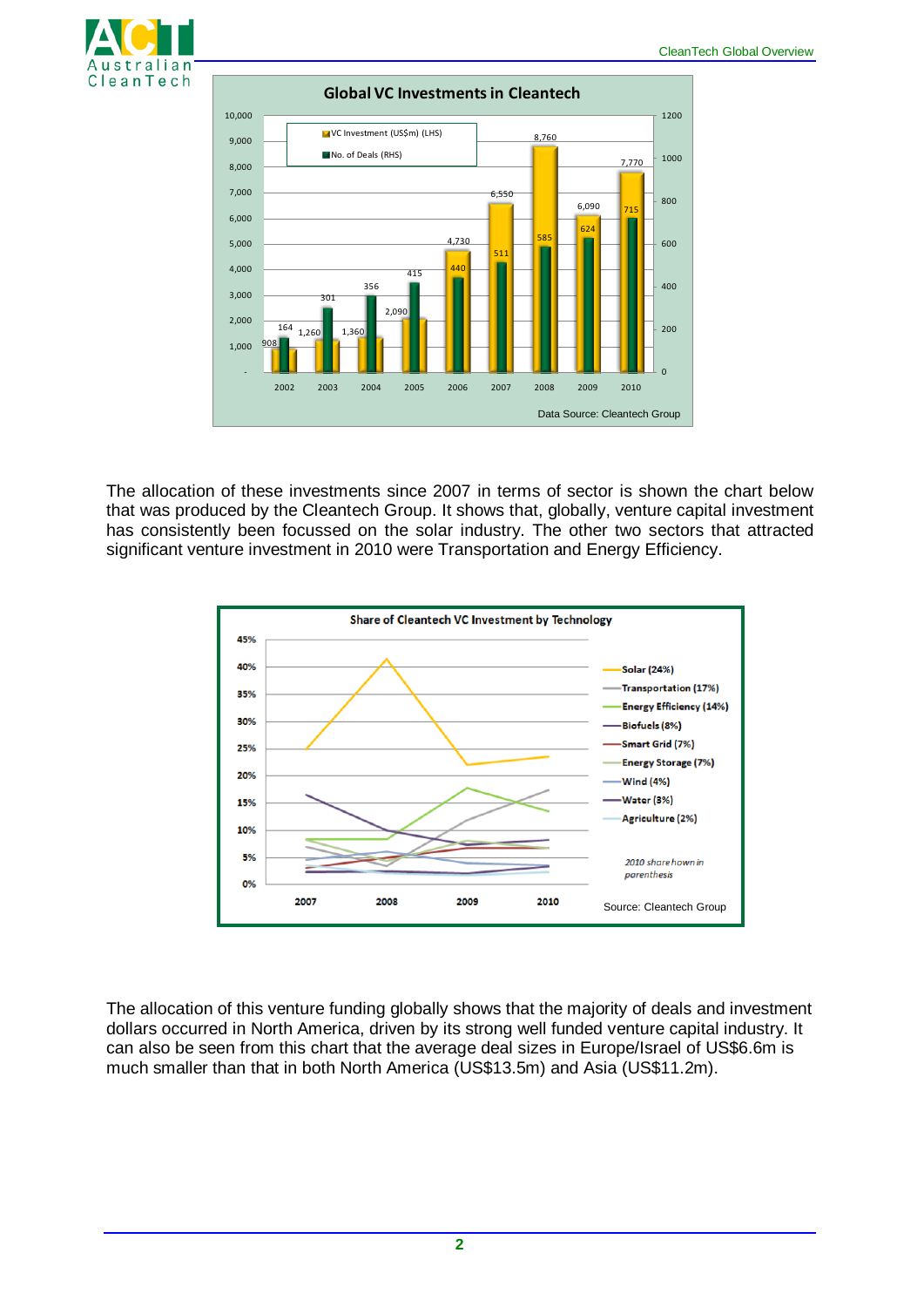



The US-based research group, Clean Edge, produces an annual report tracking global Clean Energy Trends, which includes the chart below showing a ten year projection on global revenue from the three largest clean energy sectors. Overall, this forecast shows that global revenues from biofuels, wind and solar will grow from their 2010 levels of US\$188 billion to US\$349 billion by 2020.



The world's leading provider of clean energy data is Bloomberg New Energy Finance [\(www.newenergyfinance.com\)](http://www.newenergyfinance.com/), which provides its global investment report data for inclusion in Australian CleanTech's reports.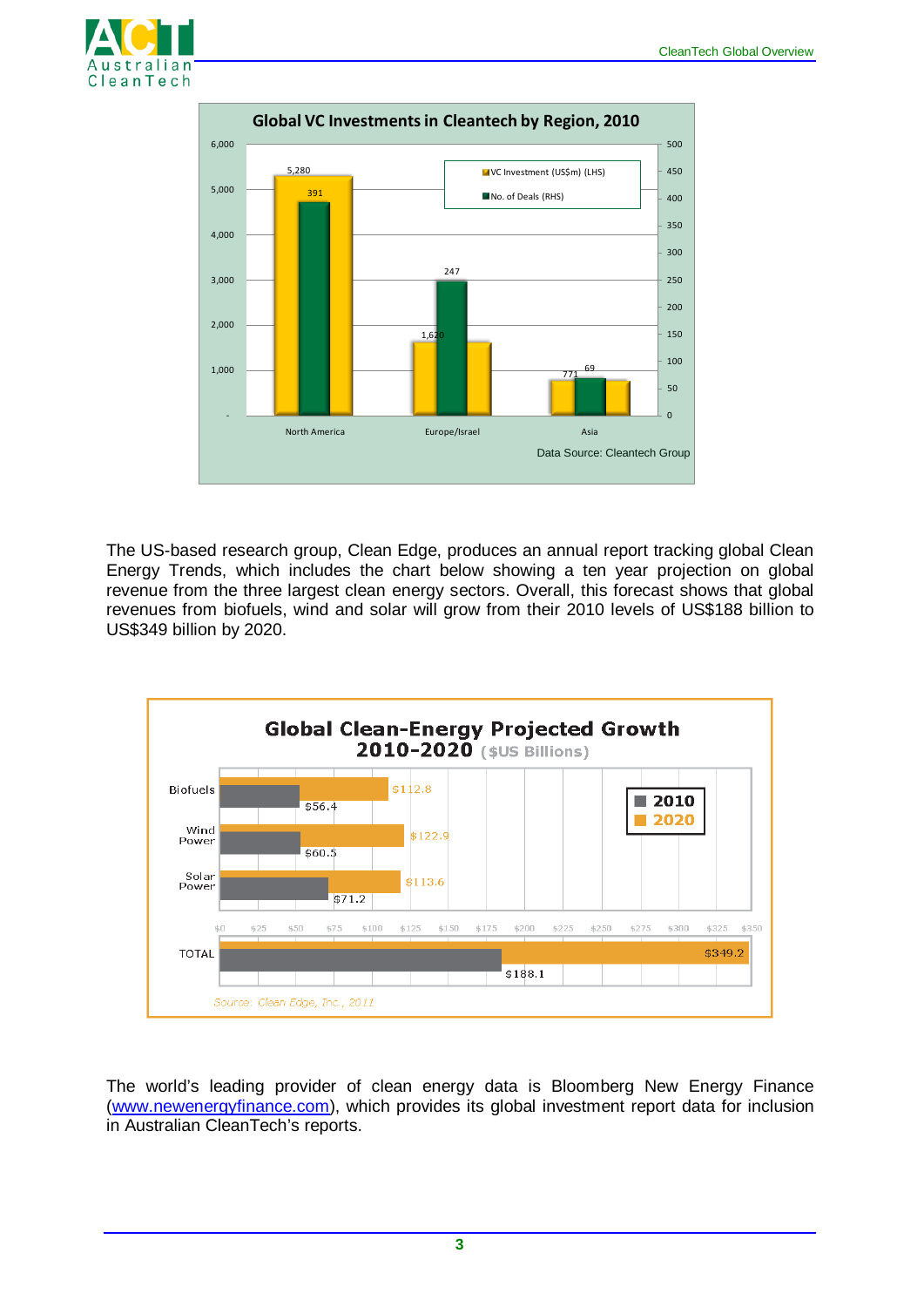

The Bloomberg New Energy Finance research shows that the total new investment in clean energy smashed through previous levels to reach US\$243bn in 2010. This figure includes the clean energy components of the US\$7.8m of venture capital detailed by the Cleantech group above. This figure is up 30% from \$186.5bn in 2009, and makes 2010 easily the strongest year so far for investment in clean energy – double the figure recorded in 2006 and nearly five times that from 2004.



The authoritative Bloomberg New Energy Finance time series shows total investment growing from \$51.7bn in 2004, to \$76.3bn in 2005, \$112.9bn in 2006, \$150.8bn in 2007, \$180.1bn in 2008 and \$186.5bn in 2009. The main drivers of the rapid growth in investment in 2010 were China, European offshore wind, European rooftop solar and research & development.

The key components of this result were:

#### Distributed Solar Energy

Investment in small-scale, distributed generation projects surged by 91% last year to \$59.6bn, with the dominant element rooftop and other small-scale solar projects, notably in Germany but also in the US, the Czech Republic, Italy and elsewhere.

### China

Investment in China was up 30% to \$51.1bn in 2010, by far the largest figure for any country. In 2009 Asia and Oceania overtook the Americas, and in 2010 it narrowed the gap further on Europe, Middle East and Africa as the leading region of the world for clean energy investment.

## Offshore Wind

Offshore wind finance had another good year in 2010, led by a \$1.7bn package to fund the next, 295MW phases of the Thornton Bank offshore wind farm off the coast of Belgium, and a \$1bn deal to finance the Borkum West II project in German waters.

### Research & Development

Research and development spending on clean energy technologies by companies and governments grew to a record level in 2010, according to the Bloomberg New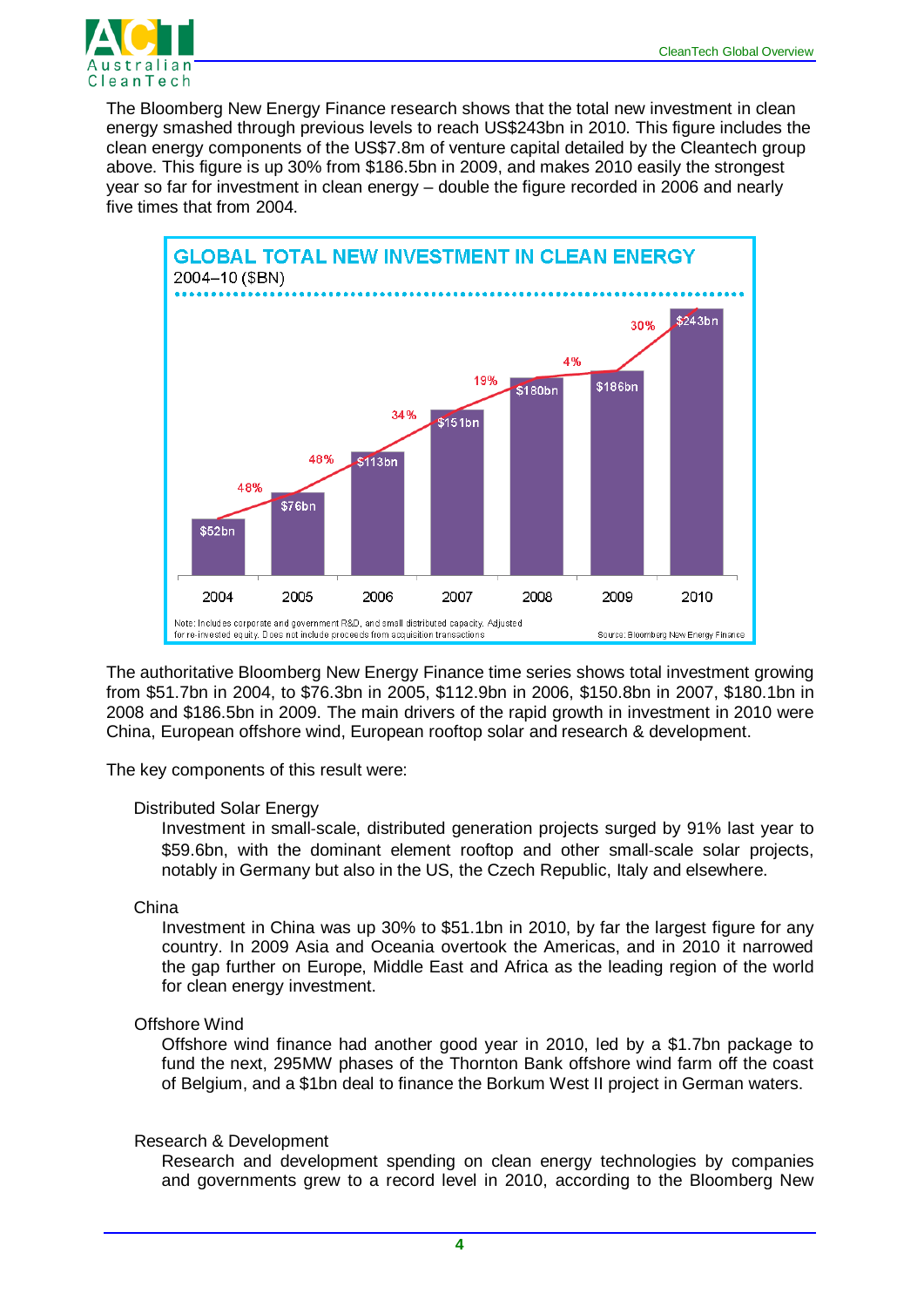

Energy Finance data. Within this, the main constituent was government R&D, which reached \$21bn, up from \$15.8bn in 2009, while corporate R&D recovered from 2009's recession-hit figure of \$12.8bn, to reach \$14.4bn, giving a total for global clean energy R&D of \$35.5bn.

### Venture Capital and Private Equity

Venture capital and private equity investment had a strong year, up 28% from the 2009 total to reach \$8.8bn, though failing to match 2008's record figure of \$11.8bn. Among the private equity deals of 2010 were a \$400m financing for US wind project developer Pattern Energy Group, and \$350m for Better Place, the US-based electric vehicle charging network specialist.

### Capital Markets

Public market investment bounced back from its recession-driven lows in 2008 and 2009, up 18% to \$17.4bn in 2010. This was not a record figure - it fell short of the \$24.6bn clean energy companies raised on stock markets in 2007. Among the biggest deals in this category in 2010 were the \$3.5bn initial public offering in November by Enel Green Power of Italy, and the \$1.1bn flotation by Chinese wind turbine maker Xinjiang Goldwind Science & Technology in Hong Kong in October.





It is notable that this transaction level took place despite the lacklustre performance of clean energy shares during 2010, with the NEX index dropping 14.6% and underperforming the S&P 500 by more than 20% over the year.

The largest investment asset class in 2010 was, as usual, asset finance of utility-scale projects such as wind farms, solar parks and biofuel plants. This rose 19% to \$127.8bn last year.

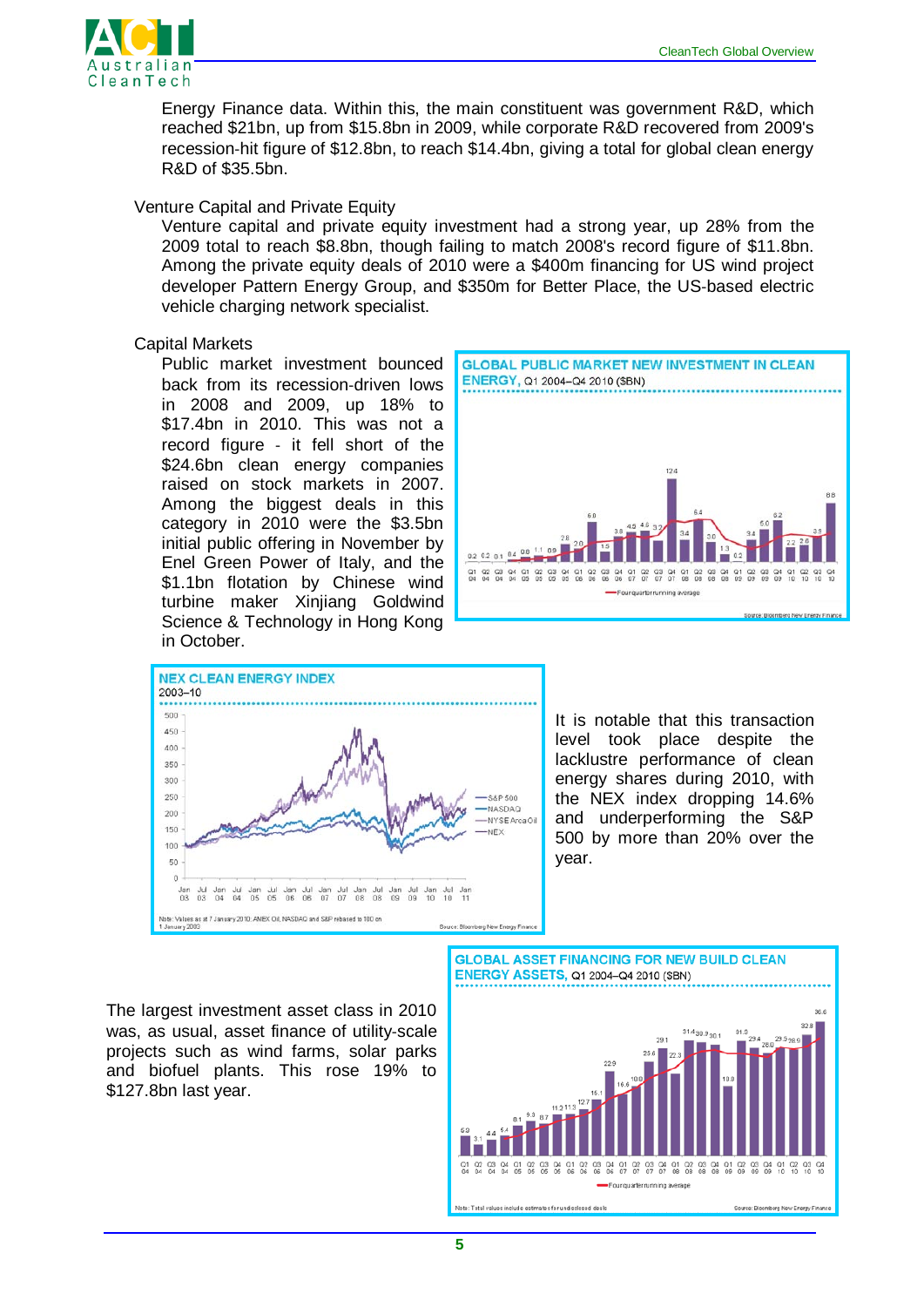

In terms of sector, the most notable feature of 2010 was the 49% growth in investment in solar power to \$89.3bn, driven largely by distributed generation projects in Europe, where investment grew 91% last year to \$59.6bn. Bloomberg New Energy Finance estimates that 86% of investment in small-scale solar took place in markets where feed-In tariffs have been introduced. It is noted that the chart below excludes all of the small distributed rooftop solar that was the largest component of the solar sector.



Overall investment in wind gained 31% to reach \$96bn. It is notable that 38% of this total was accounted for either by China or by large European offshore wind farms.

Energy-smart technologies such as smart grid, energy management, electric vehicles and power storage also had a strong year, with financing of companies in this sector reaching a record \$23.9bn, up 27% on 2009.

In the other sectors, biofuels had almost a flat year, with overall investment down

slightly to \$7.9bn from \$8.1bn in 2009 and far below the record of \$20.9bn set in 2006 during the US's corn-based ethanol bubble. Biomass and waste-to-energy was also flat, at \$11.6bn, compared with \$12bn in 2009.

In terms of regional distribution of the investment, the greatest investment occurred in the Europe, Middle East and Africa (EMEA) regions with \$94.4bn followed by the Asia and Oceania region with \$82.8bn



Commenting on the results, Bloomberg New Energy Finance, stated:

*This is a spectacular result, beating previous record investment levels by a clear margin of more than \$50bn. It flies in the face of scepticism about the clean energy sector among public market investors, who have been concerned about the sustainability of subsidy programmes in Europe, the failure of the Obama administration to deliver a climate or an energy deal, and the crescendo of ill‐informed doubts about climate change.*

*We have been saying for some time that the world needs to reach a figure of \$500bn per annum investment in clean energy if we are to see carbon emissions peak by 2020. What we are seeing in these figures for the first time is that we are half‐way there, and it is very good news.*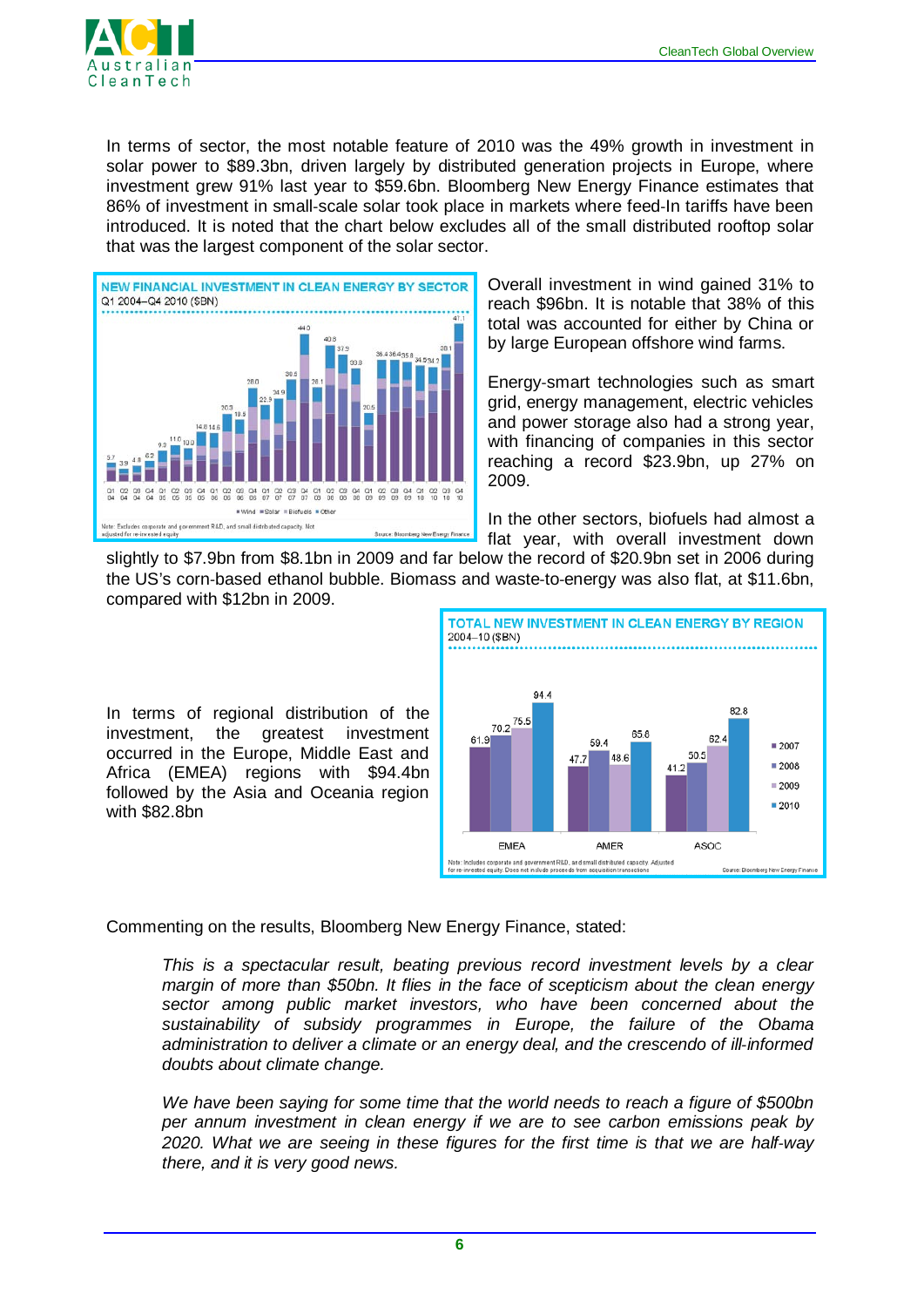

*The figures do contain an important caveat. More than in most years, growth has been in fairly direct response to government intervention, whether in the form of cheap debt in China, sweet off‐take deals for European offshore wind, feed‐in tariffs for solar or a regulatory push for smart grids. The industry needs to continue to drive down its costs and reduce its reliance on this sort of support.*

*2011 will have to be a very strong year to beat 2010. At this stage, the signs are encouraging, with further cost improvements likely in both solar panels and wind turbines, and the supply of private sector debt and equity finance improving from its*  low point during and after the banking crisis. We are watching what happens to *distributed generation particularly keenly – the extraordinary growth surprised us last year, and we will have to wait and see what happens as Germany reduces its solar tariffs.*

## **Global Cleantech Industry Development**

A report released in May 2011 and prepared by Roland Berger Strategy Consultants, a global firm based in Germany on behalf of the World Wide Fund for Nature (WWF) reviewed and compared the industry activity in 38 countries. The report gathered information from sources such as energy associations, bank and brokerage reports, investor presentations and the International Energy Agency. It measured the revenues created from a number of the key cleantech activities. This included producing renewable energy equipment and production facilities such as biofuels, solar and wind turbines, and energy efficiency technology equipment suchas lighting solutions and insulation products.

The report compared the total revenue with the country's Gross Domestic Product (GDP) to provide an indication of the relative focus that each country has on cleantech.

It found that Denmark generates by far the largest share of its GDP at 3.1% from renewable energy technology and energy efficiency, or about US\$9.4 billion. This is driven by the large scale production of wind turbines and insulation products.

The second highest proportion of GDP is China at 1.4%. The report notes that China has rapidly moved up from its previous fourth place with a growth of 77% in cleantech revenues since 2008. In 2010, China generated the most revenue in money terms with US64 billion.

*"The Chinese have made, on the political level, a conscious decision to capture this market and to develop this market aggressively*," said Donald Pols, an economist with the WWF.

The United States was the second highest revenue generator in terms of dollars at US\$45 billion but only ranked seventeenth in terms of its contribution to GDP at 0.3%. The US revenues have however grown significantly under the Obama administration with the report stating a 28% increase since 2008.

The growth in the Chinese market is exceptional and is being driven by central government. Whilst the environmental benefits are welcome, the industry growth and the opportunity to dominate the global markets for cleantech solutions is also a big incentive for government.

Interestingly China is now not just producing cleantech products for export, but is also looking to rapidly adopt these solutions throughout all industries and all areas of society. This potentially then assists its existing industries to improve their operational performance and continue to compete on the global stage. The Chinese government more than anywhere else has recognised the potential double benefits from both producing and adopting cleantech solutions.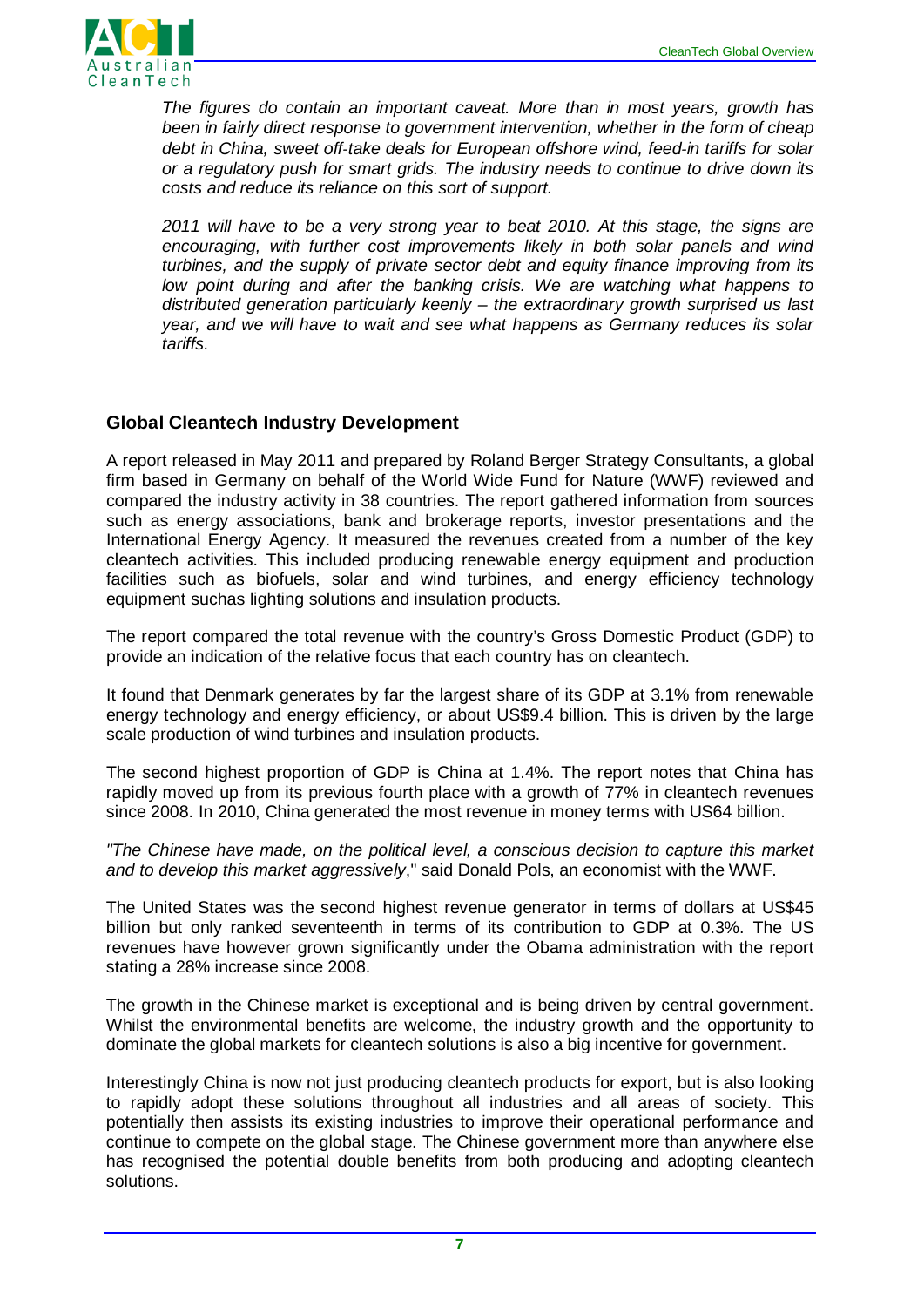

The other countries in the top five, as a proportion of GDP, are Germany, driven by its large scale production and adoption of solar energy, Brazil, driven by its ethanol production industry and Lithuania, driven by wind, biomass and solar cell production.

In an earlier version of the report published in November 2009, forecasts for industry growth were provided to 2020. The figure below shows that the forecast industry growth to  $\epsilon$ 1,600 billion in 2020 will place cleantech (or CET as used in the figure) as the third largest global industry behind only electronics and automotive.



2) Renewable energy includes wind, solar, geothermal energy, hydropower, solar heating, biogas installations

Source: GreenTech made in Germany 2.0, Roland Berger Strategy Consultants

This report also considers the lessons learnt from the countries that have been most successful. The three key components that have consistently led to the successful growth of a national cleantech sector were found to be:

- *"Early and consistent government support over the innovation cycle;*
- *High investment in sectors with a strong domestic fit; and*
- *Strong home markets for Clean Energy Technology applications."*

The factor that is often overlooked when governments try to build industry that will have strong global demand is the last of these three. By ensuring that there is a strong local market for cleantech products, companies can start by simply supplying the local demand and, from this base, then grow into exporting companies. This allows companies to grow more slowly, to make any early mistakes within a local market and to evolve into being ready for the step up to exporting. It is very hard for a company to start on the basis of needing exports from the first day of production. A local market also allows companies to have demonstration projects that they can show to international buyers to reduce the perceived risks of buying a new product from overseas.

The figures presented in this report only present one side of the cleantech story as they are only a measure of the investment in the supply side of cleantech. There is another large benefit for countries adopting cleantech efficiency products through the increased productivity of other industries. The GDP percentages presented above might then be further increased if